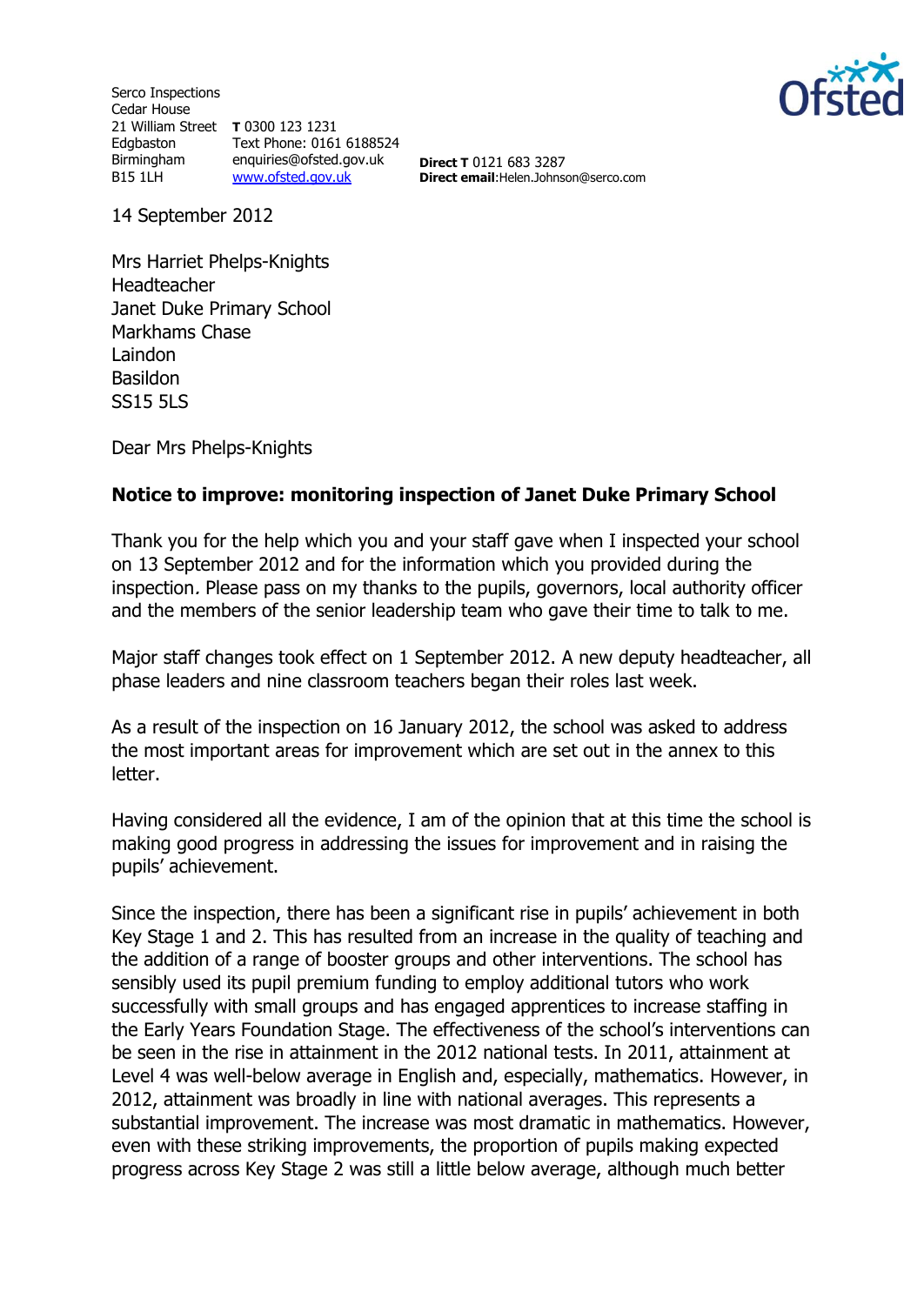

than last year. This is partly because improvement at Level 5, whilst still significant, has been less pronounced. The school's monitoring information indicates that the pace of pupils' progress has accelerated throughout the year. The school recognises that consistently accelerated progress remains necessary to address the legacy of underachievement.

As this was the first full week of teaching in the school for nearly half of the teachers, no systematic monitoring of these teachers had yet taken place beyond the observations made at interview. Short visits by the inspector with the headteacher supported the school's view that inadequate teaching had been eradicated and the proportion of good teaching had increased significantly. Discussion with the local authority supported this conclusion. The improvement in the quality of teaching has taken place through a combination of staff training and development and robust action to remove less effective teachers who were not improving sufficiently. This in turn, gives evidence of improved leadership and management. However, once again middle leaders are new in post and so have yet to demonstrate a track record of impact. Since the inspection, teachers have planned together and, during this monitoring visit, there was good evidence of collaborative planning so that, in most instances, pupils in each year group were doing work that was appropriate for their age and ability.

The school deploys a lot of adults in addition to teachers. Direct observations of lessons noted that these adults are used well. Teachers are aware of the need to accelerate the pace of learning but, on occasions, some teachers still spend too long talking to the class rather than actively engaging them in learning.

The linking of letters and sounds (systematic phonics) has an improved profile in the school. Teachers are aware of the need to encourage pupils to use the strategies learned in these focussed sessions in other lessons but this is not done consistently. Sometimes the colloquial use of English goes unchallenged, both orally and in writing, and this makes more difficult the school's work to improve spelling, which it has rightly identified as a priority. In Key Stage 2, good work was seen in developing mathematics skills to solve problems.

The local authority's statement of action was judged to be fit for purpose. The local authority has supported the school intensively but is currently reviewing this support because of the school's improved capacity. Its June monitoring visit had a positive impact. For example, as a result of the report, targets for pupils are now improved. A programme to raise the quality of teaching in the final weeks of the last term also had a positive impact. The governing body has expanded and increased its pool of expertise. Stronger links have been forged with parents and teachers. Governors have developed skills of challenge. Along with the governing body, the school's leaders have improved communication with parents and carers, for example increasing the number of reports and helping parents and carers to understand how their child's attainment compares with national expectations.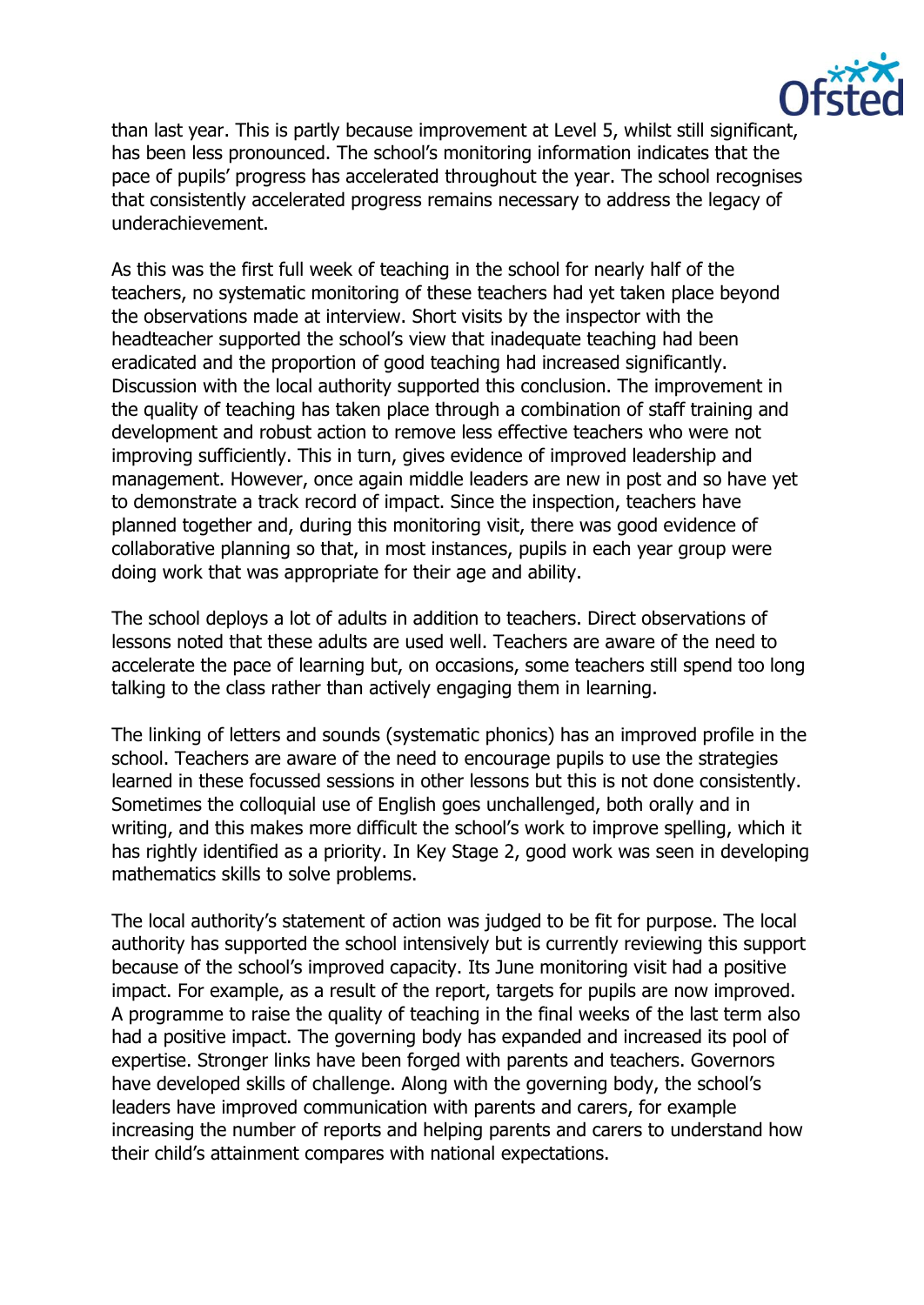

I hope that you have found the inspection helpful in promoting improvement in your school. This letter will be posted on the Ofsted website.

Yours sincerely

Adrian Lyons **Her Majesty's Inspector**